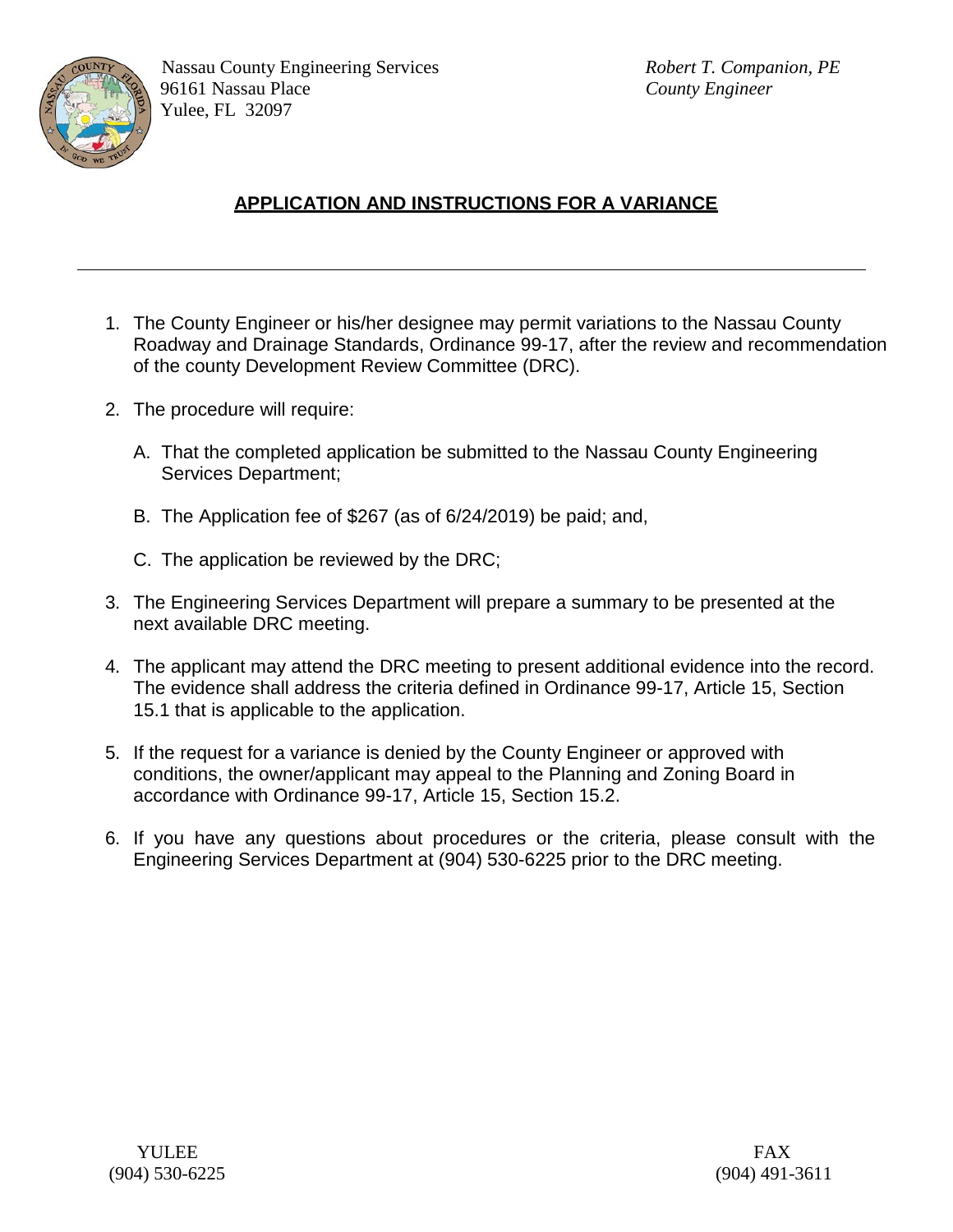### **INSTRUCTIONS FOR APPLYING FOR A VARIANCE**

It is essential that all the information provided is accurate. Incorrect information can delay or nullify the application process. Use the Engineering Services Department forms that are available for download at [www.nassaucountyfl.com](http://www.nassaucountyfl.com/) under Departments, Engineering Services. Please attach additional sheets as needed, using 8½" x 11" size paper, typed or printed.

**Definition of Variance:** A device which grants a property owner relief from certain provisions of the Roadway and Drainage Standards, upon showing that strict application of the requirements contained in this ordinance would result in real difficulties, or substantial hardship or injustice and where the owner/applicant proposes an alternative which conforms to the general intent and spirit of these regulations, and where the objectives of this ordinance have been substantially met as determined by the County Engineer and the Development Review Committee (DRC). **Substantial hardships exclude financial hardships.**

#### **Explanation of Application Sections:**

- 1. The Parcel Identification Number is an eighteen (18) digit number defining the subject property. This number is located at the Property Appraiser's website at [www.nassauflpa.com.](http://www.nassauflpa.com/)
- 2. Provide driving instructions to the site.
- 3. Provide the name and address of the property owner. The owner's name should agree with the recorded deed.
- 4. Provide the Variance(s) sought (for example: variance to not pave 60' easement). Be sure to include all details of the Variance(s) sought by the applicant.
- 5. When considering a variance request, the County Engineer shall make a written conclusion that the variance does or does not satisfy the criteria listed in Section 15.1 - *Variations* of the Nassau County Roadway and Drainage Standards. Please address this criteria as listed in parts "a" through "c" on pages 1 and 2 of the application as completely as possible.
- 6. It is required that a site plan and recorded deed be attached to the application. The site plan must show the size and location of the property. The applicant should also include information that will assist the DRC in its review including dimensions applicable to the variance. For driveway variances, the site plan must show the distance to the property line, adjacent intersections and to any other driveways on same or adjacent property.

The owner's signature is required on the application. If the application is signed by the agent, an *Owner's Authorization for Agent* form must be signed by the owner. Please include the email and telephone number of the person who can be contacted, and familiar with the application, to obtain additional information.

The non-refundable application fee for a Variance is required at the time of application. To confirm the fees please contact the Engineering Services Department at (904) 530-6225. Return the completed application, any supporting data and the application fee to the Engineering Services Department. Please make checks payable to: Nassau County Board of County Commissioners (Nassau County BOCC).

If, for any reason, you wish to withdraw the application, you must notify the Engineering Services Department, in writing, prior to the date of the DRC meeting. No refunds will be given.

**Persons with disabilities** requiring accommodations in order to participate at the public hearing should contact (904) 530-6225 at least twenty-four (24) hours in advance to request such accommodation.

The Engineering Services Department can be reached at 96161 Nassau Place, Yulee, FL 32097, and (904) 530- 6225, Monday through Friday, 8:00am until 5:00pm.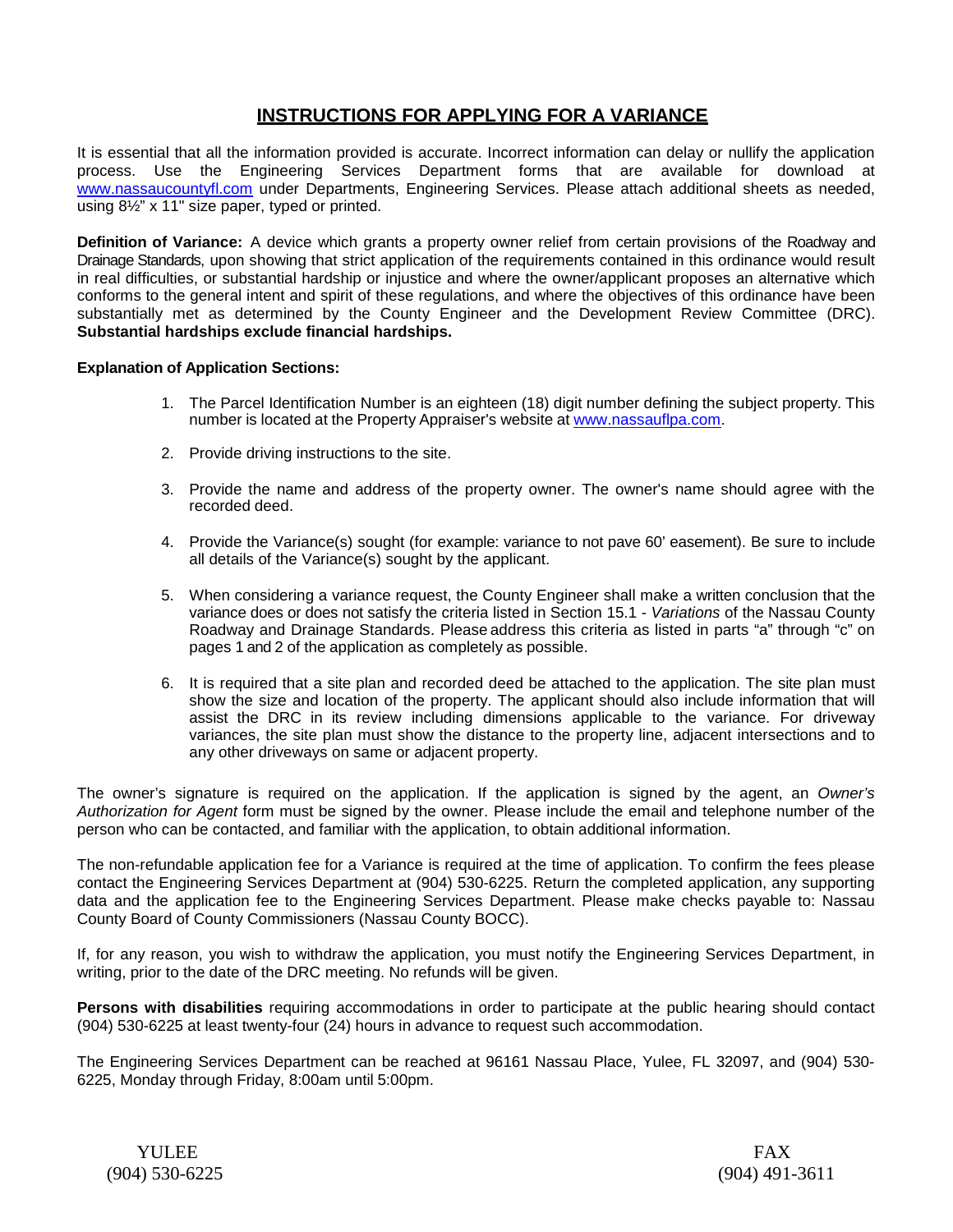

# **APPLICATION FOR A VARIANCE**

 *Official Use Only* Application  $\#$ : Date Filed:

**1. Parcel Identification Number (18-digit number)** 

**2. Driving Instructions**:

**3. Name and Address of the Owner as shown in the public records of Nassau County:** 

**Name and Address of the Applicant / Authorized Agent (if different than Owner):** 

**(PLEASE NOTE:** If applicant is not the owner, this application must be accompanied by completed *Owner's Authorization for Agent* form.)

**4.Variance Sought:** 

**5. Variance Justification (requirements in the "Definition of Variance" on Instructions Page):**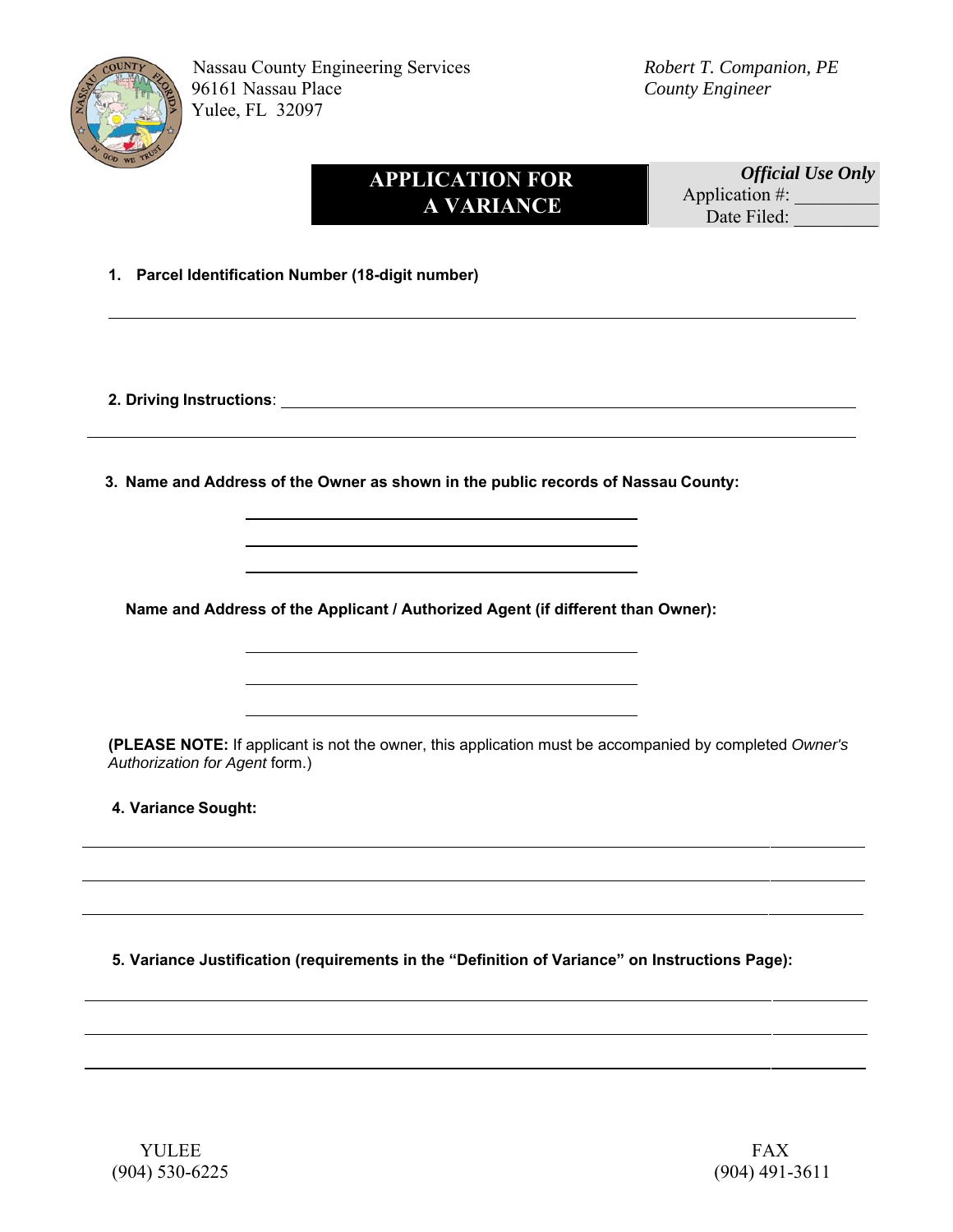**6. Supporting information which is considered by the Development Review Committee:** 

Detailed Site Plan

Copy of Recorded Deed

**Any additional data** 

- **7. Has any application been submitted within the last two (2) years for a Roadway and Drainage Variance of any portion of the subject property included in this application? If so, give details of such application and approval or denial decision.**
- **8. Is this parcel subject to deed restrictions enforced by a homeowner's association? If so, please provide written HOA approval of work.**

In filing this application for a Variance, the undersigned understands it becomes a part of the official records of *the Development Review Committee and does hereby certify that all information contained herein is true to the best of his/her knowledge.* 

| Signature of Owner: Signature of Owners |  |  |  |
|-----------------------------------------|--|--|--|
| Signature of Authorized Agent:          |  |  |  |
| (if different than Owner)               |  |  |  |
|                                         |  |  |  |
|                                         |  |  |  |
| Telephone: ______________________       |  |  |  |
| Email: ____________                     |  |  |  |
|                                         |  |  |  |

**NOTE: If prepared or signed by an agent, a notarized** *Owner's Authorization for Agent* **form must be provided.**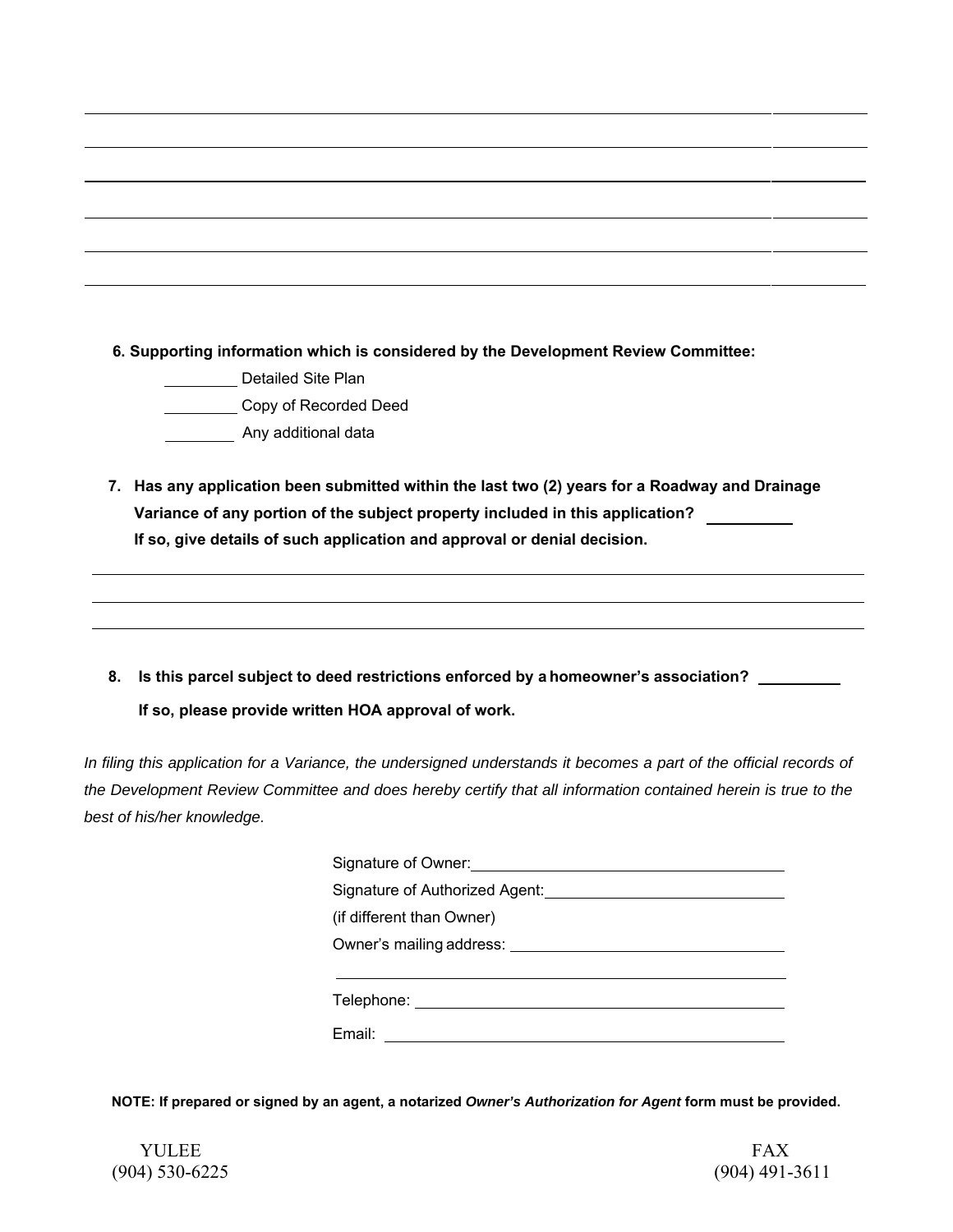

 Nassau County Engineering Services *Robert T. Companion, PE* 96161 Nassau Place *County Engineer* Yulee, FL 32097

## **CONSENT FOR INSPECTION**

|                                                      |                                        | employee of the Engineering Services Department, Nassau County, Florida, in conjunction with this application, |  |  |
|------------------------------------------------------|----------------------------------------|----------------------------------------------------------------------------------------------------------------|--|--|
| without further notice.                              |                                        |                                                                                                                |  |  |
|                                                      |                                        |                                                                                                                |  |  |
|                                                      | Signature of Owner or Authorized Agent | <b>Telephone Number</b>                                                                                        |  |  |
|                                                      |                                        |                                                                                                                |  |  |
| <b>STATE OF FLORIDA:</b><br><b>COUNTY OF NASSAU:</b> |                                        |                                                                                                                |  |  |
|                                                      |                                        |                                                                                                                |  |  |
|                                                      |                                        | The foregoing instrument was acknowledged before me the _____________day of _________________________________, |  |  |
|                                                      |                                        |                                                                                                                |  |  |
|                                                      | as identification.                     |                                                                                                                |  |  |
| Notary Public Signature                              |                                        |                                                                                                                |  |  |
| Name (typed or printed)                              |                                        |                                                                                                                |  |  |
| (Seal)                                               |                                        |                                                                                                                |  |  |
|                                                      |                                        |                                                                                                                |  |  |